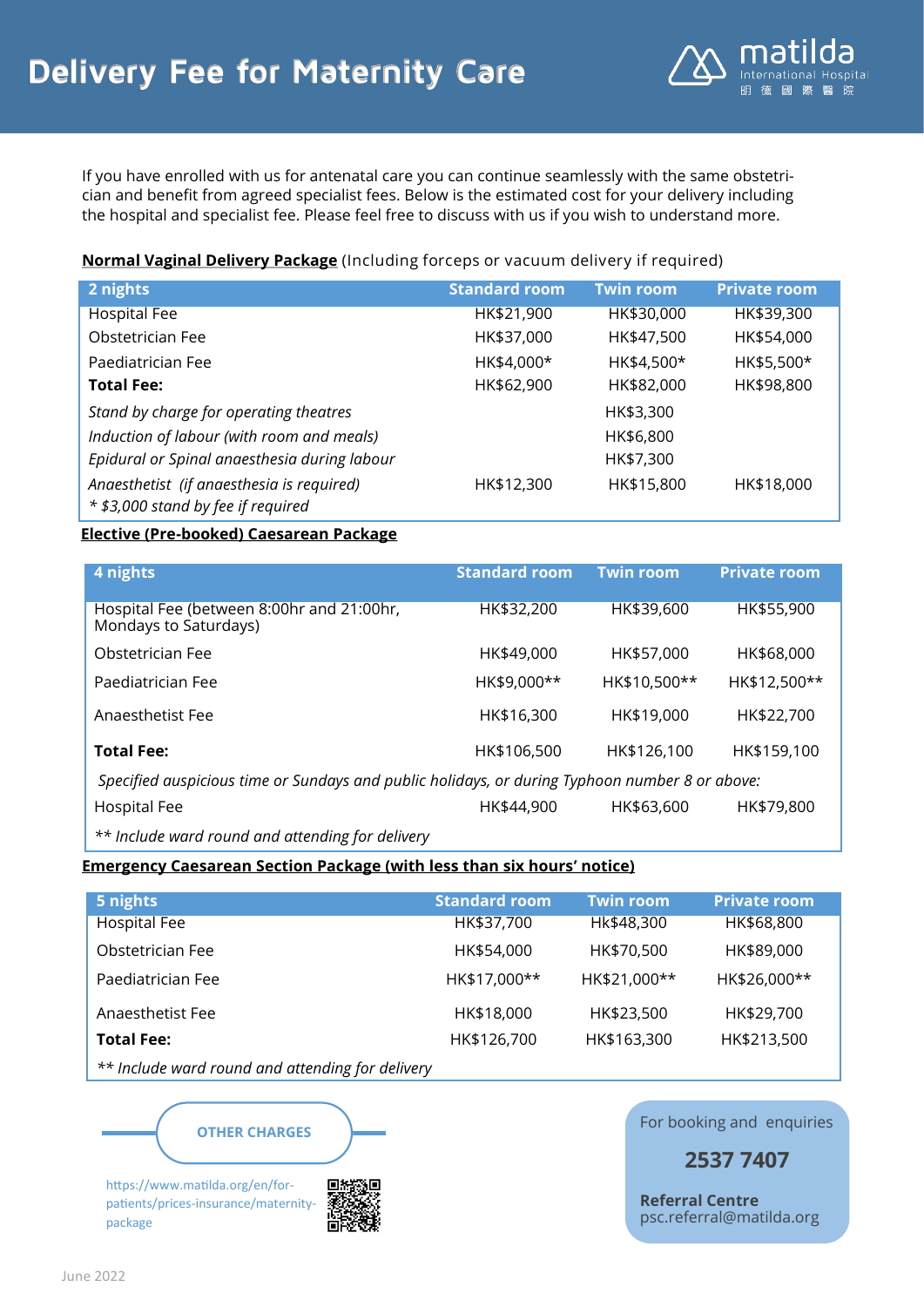## TERMS & CONDITIONS

- Package prices and contents are only applicable during the contracted period.
- Once a package has commenced, it cannot be downgraded. However, if upgraded, the entire package, will be charged at the higher rate.
- In case of early discharge, unused package items will not be refunded.
- When circumstances require a change in the type of delivery planned, it will be necessary to alter the package.
- Diagnostic and procedure charges included are listed in the schedule of care.
- The delivery package commences on the day the baby is born. The post-natal package of visits will also become effective from the day the baby is born.
- For a normal vaginal delivery there is no additional room charge for the delivery suite the night before the baby is born (the use of a separate patient room will incur charg- $\rho_S$
- Specialists providing care as part of these packages are independent, designated private practitioners.
- For urgent cases in the specialist care packages, if an alternative specialist is called to see the patient charges listed will not apply.
- Elective caesarean sections must be booked within regular operating hours.

#### **Delivery Package Inclusions**

- Packages include nursing care, room and meal charges, operating theatre and treatment normally associated with the type of delivery.
- For specialist packages, obstetrician and paediatrician fees are included.
- For caesarean section packages, obstetrician, paediatrician and anaesthetist fees are included.
- Dating and Anomaly scan performed by a specialist.
- Partner presence in the labour room or operating theatre.
- Cutting of the umbilical cord; Use of Forceps or Vacuum Deliveries
- Postnatal health and infant care education including bedside breastfeeding coaching and breast milk expression, early bonding
- Maternal and child health record book
- Routine blood check nursery care, three vaccinations for the baby i.e. Vitamin K, Hepatitis B and BCG
- Amenities for mother and nappies for baby during the stay

#### **Room category and charges**

- Private Rooms, Twin Rooms and Standard Rooms, are subject to availability.
- A private room refers to any category of room with single occupancy.
- Additional ancillary charges outside of the package (e.g. drugs & consumables, laboratory tests, X-ray and procedures etc.) and doctors' fees vary according to the room category.
- Rooms are allocated on a first-delivered-first-served basis. If the preferred type of room is unavailable at the time of admission, the patient will be offered other room type options.
- A lodger is permitted in private rooms at no additional room charge. All lodgers' meals will be charged according to the items ordered.
- Isolation rooms are allocated on written instruction from the doctor for clinical indications or if required by the hospital's infection control policy. This will result in additional accommodation charges or medical fees.
- Should the patient wish to extend their stay beyond the package they will be charged items individually and the fees collected from them directly.

#### **Important Payment Information**

- No direct billing service will be provided for the OR package or antenatal care
- Emergency surgery will take priority over elective surgery. We cannot always guarantee an exact operating time for booked caesarean sections.
- There is no charge for the day of departure if check-out is before 11:30am. After 11:30am, there will be an additional charge.
- All accounts must be settled according to the agreed schedule of payment

#### **Extra Charges**

Additional services:

- Laboratory or imaging tests, procedures, treatment, cross matching and medication beyond those included in the package or related to pre-existing conditions.
- Miscellaneous items such as extra refreshments, IDD telephone calls etc. to be settled by the patient on discharge.
- Paediatrician fees for standby and birth attendance (if indicated for instrumental delivery and normal delivery).
- Induction of labour has a separate package rate.
- Analgesic epidural for normal deliveries; Use of Entonox; Stem cell collection.
- Stand by charges for operating theatres (for unsocial hours & external cephalic version) should the doctor request.
- Procedures extending beyond the scheduled operating theatre time.
- Emergency services that require care beyond the routine procedures.
- Special Care Baby Unit (SCBU), High Dependency Unit (HDU), phototherapy, special procedures such as External Cephalic Version and circumcision.
- Antenatal admission for special monitoring of mother or baby, treatment, medication, use of equipment, tests and nursing procedures.
- Additional operation charges, medication, diagnostic procedures, professional fees and sundries charges unrelated to the packaged procedure.
- For multiple pregnancy 30% of the package charge is added for each additional baby.

#### Unsocial hours:

• Delivery, surgery, or procedures commencing outside of regular operating theatre hours, that is 21.00h to 08.00h Mondays to Saturdays, and all day<br>on Sundays, public holidays. Unsocial hours also apply in a Black Rainsto